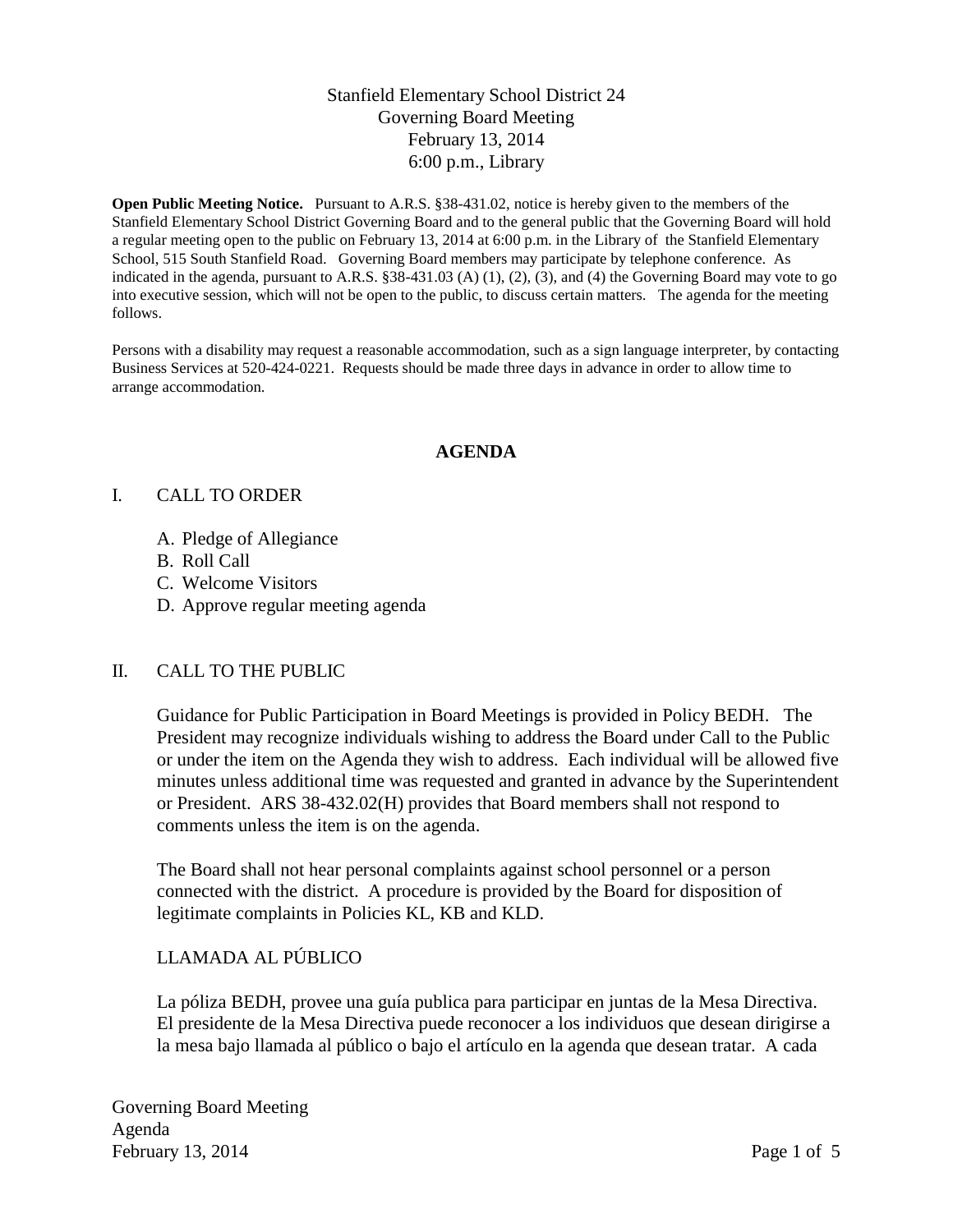individuo se le otorgaran cinco minutos de tiempo, a menos que el Presidente o Superintendente le hayan concedido tiempo adicional por adelantado. La Póliza ARS 38- 432.02 dice que ningún miembro de la mesa responderá a ningún tipo de comentarios de temas que no estén en la agenda.

La mesa no oirá quejas personales en contra de personal de la escuela o personas que tengan alguna conexión con el Distrito. Para este tipo de quejas la mesa provee otro tipo de procedimientos para la disposición de quejas legítimas las cuales se encuentran en las siguientes Pólizas KL, KB, y KLD.

# III. APPROVAL OF MINUTES

Approve the January 9, 2014 regular governing board meeting minutes.

# IV. REPORTS

- A. Superintendent's Report
	- 1. NSBA update
	- 2. Update on FY15 budget projection
	- 3. CIP strategies for FY15
	- 4. PARCC Pilot testing
	- 5. SAC Status
	- 6. Call for Override
	- 7. Mission and Vision work update
- B. January Public Funds Expenditure Reports (Pages 1-3)
- C. January Student Activities Report (Page 4)
- D. Principal's Report (Page 5)
- E. Operations Support Services Reports (Pages 6-8)
	- 1. Maintenance
	- 2. Transportation

## V. NEW BUSINESS ACTION ITEMS – PERSONNEL

All hiring is pending satisfactory completion of background investigation, records verification, and fingerprint report.

A. Approve renewal of employment contract for Principal Christopher Lineberry for the 2014-2015 school year with same contract terms as in 2013-14.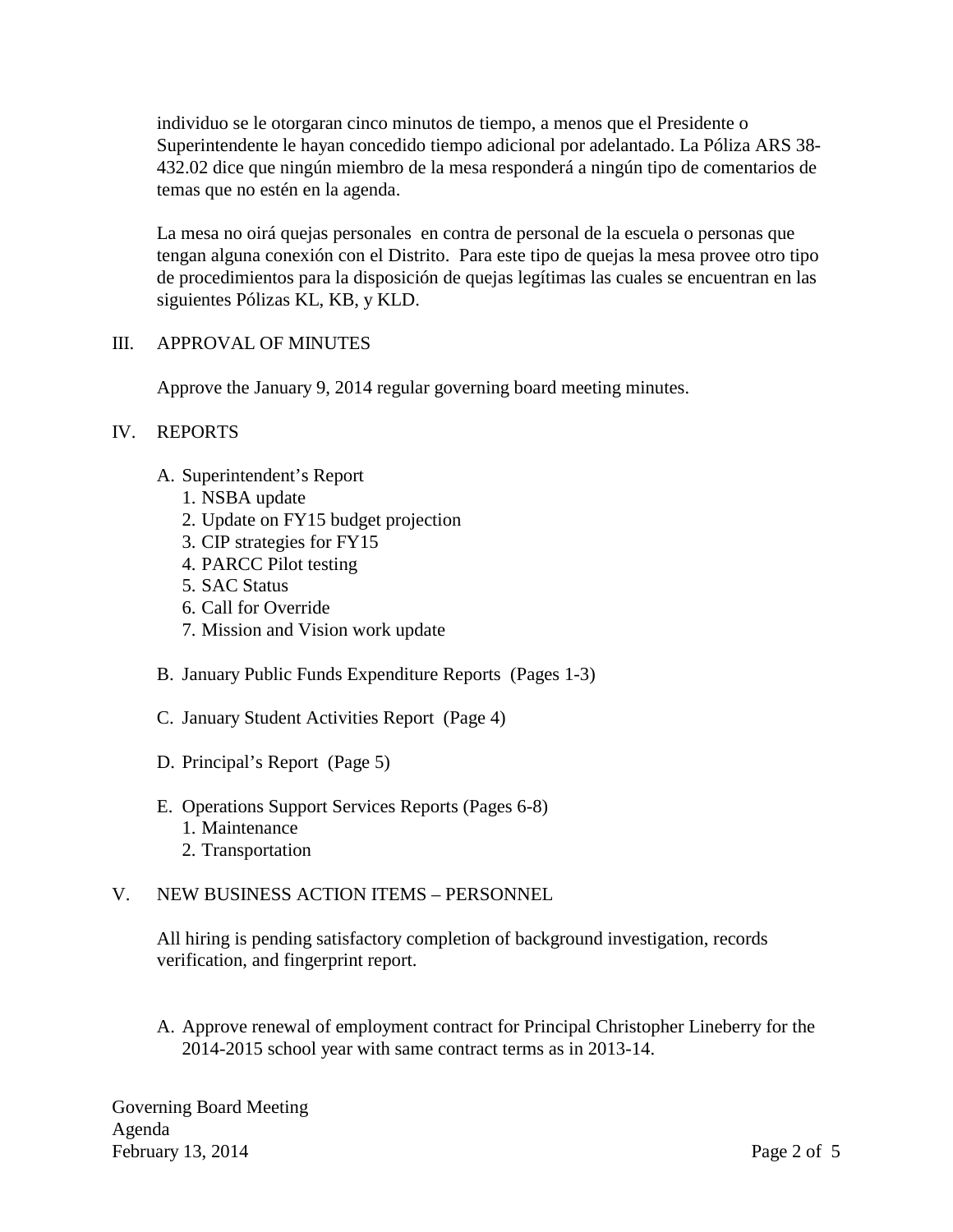- B. Approve hire effective January 28, 2014, Notice of "At-Will" Appointment 189-day schedule:
	- 1. Carrie Van Slyke, Instructional Aide
- C. Approve creation of a second extra duty contract for CEIS STEP program
- D. Accept resignation of Emily Poos, Instructional Aide, effective May 23, 2014. (Page 9)
- E. Approve extra duty contract for CEIS STEP program for:
	- 1. Laura Scavo
	- 2. George Carmen
- VI. NEW BUSINESS ACTION ITEMS BUSINESS
	- A. Ratify approval of payroll vouchers
		- 1. PV17 \$135,489.65
		- 2. PV18 \$146,224.77

## B. Ratify approval of expense vouchers

- 1. EV1427 \$33,541.60
- 2. EV1428 \$20,249.39
- 3. EV1429 \$16,799.29
- 4. EV1430 \$9,666.71
- C. Heinfeld, Meech & Co., P.C. Audit Reports for the fiscal year ending June 30, 2013
	- 1. Audit Report Transmittal Letter (Pages 10- 15)
	- 2. Comprehensive Annual Financial Report (Separate Package)
- D. Approve addendum to the Technology Plan for the Stanfield District for E-Rate 470 filing for FY15 Year 17 (Packet Front Pocket)
- E. Approve out of state travel to the Arizona Association of School Business Officials annual conference in Laughlin, Nevada, April 9 - 11, 2014 for Melissa Sadorf, Kim Espino, and Lorinda El Aouita.
- F. Approve call for a Request for Proposal 14-01-19 to obtain services of a qualified Outsourced Foodservice Management Company with Multiyear Determination (Pages16-17)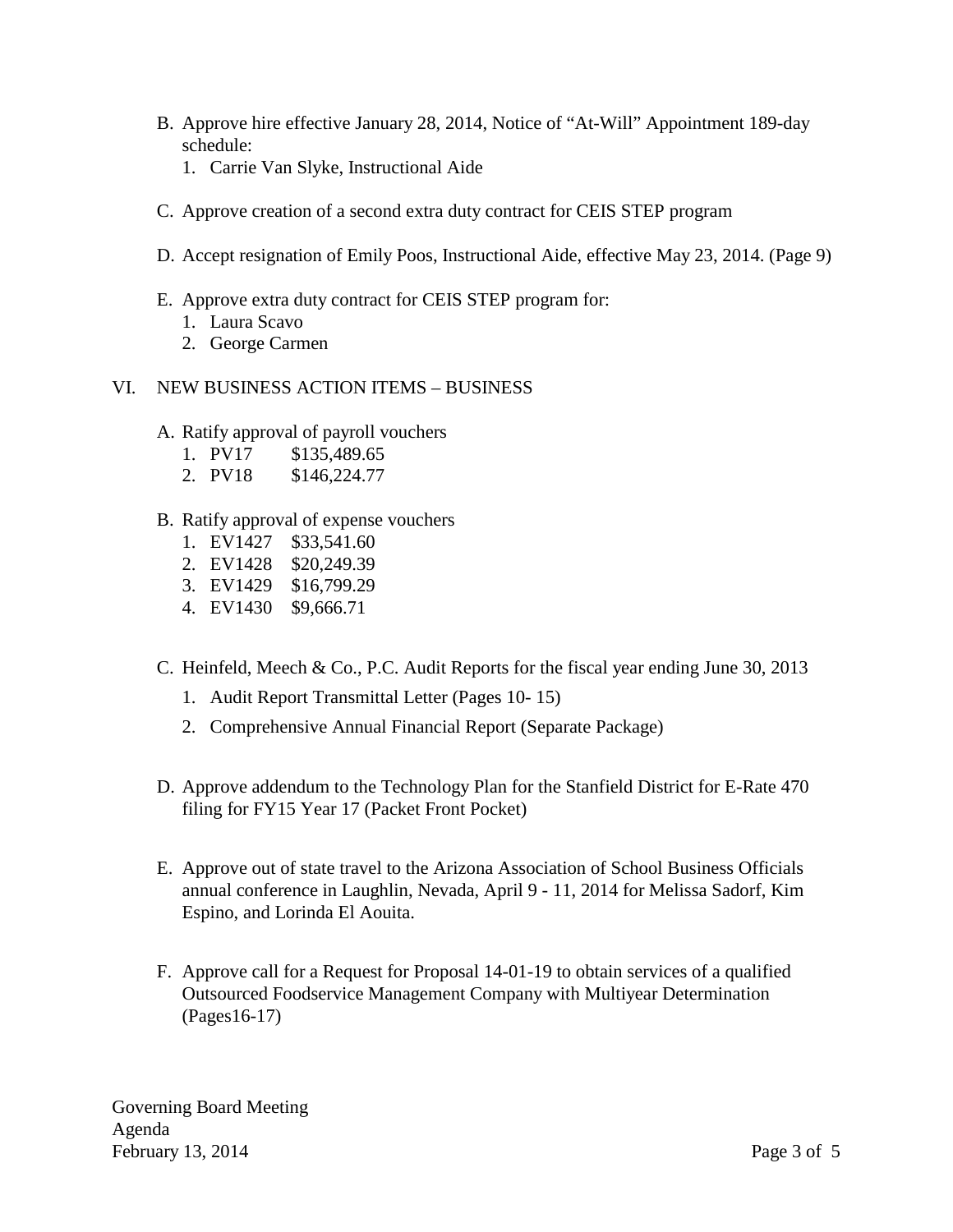#### VII. NEW BUSINESS ACTION ITEMS - SCHOOL

A. Approve out-of-state travel expense for the eighth grade field trip to travel to Six Flags Magic Mountain in Valencia, CA May 8 - 10, 2014, purchase of charter bus transportation from Arizona Corporate Coach for \$5,750.00. (Pages 18 - 26)

#### VIII. OLD BUSINESS ACTION ITEMS (Policy Advisory Folder)

- A. Adopt Policies and accept Regulations and Exhibits:
	- 1. PA 476 BEDB Agenda
	- 2. PA 477 CBCA Delgated Authority
	- 3. PA 478 CBI Evaluation of the Superintendent
	- 4. PA 479 School District Annual Report
	- 5. PA 480 DJE Bidding/Purchasing Procedures, DJE-R Bidding/Purchasing Procedures, DJE-E Bidding and Purchasing Procedures
	- 6. PA 481 EBAA Reporting of Hazards/Warning Systems
	- 7. PA 482 EBBB Accident Reports
	- 8. PA 483 Emergencies
	- 9. PA 484 GBI Staff Participation in Political Activities
	- 10. PA 485 GCFC Professional Certification and Credentialing Requirements
	- 11. PA 486 IHB-R Special Education Programs
	- 12. PA 487 IMG Animals in Schools
	- 13. PA 488 JLBC Immunizations of Students
	- 13. PA 489 JLCD Medicines/Administering Medicines to Students, JLCD-R Medicines/Administering Medicines to Students
	- 14. PA 490 JLF Reporting Child Abuse/Child Protection, JLF-R Reporting Child Abuse/Child Protection
	- 15. PA 491 KHA Public Solicitation in Schools
	- 16. PA 492 GBED Smoking by Staff Members, JICG Tobacco Use by Students, KFAA Smoking on School Premises at Public Functions
	- 17. PA 493 BCB Board Member Conflict of Interest